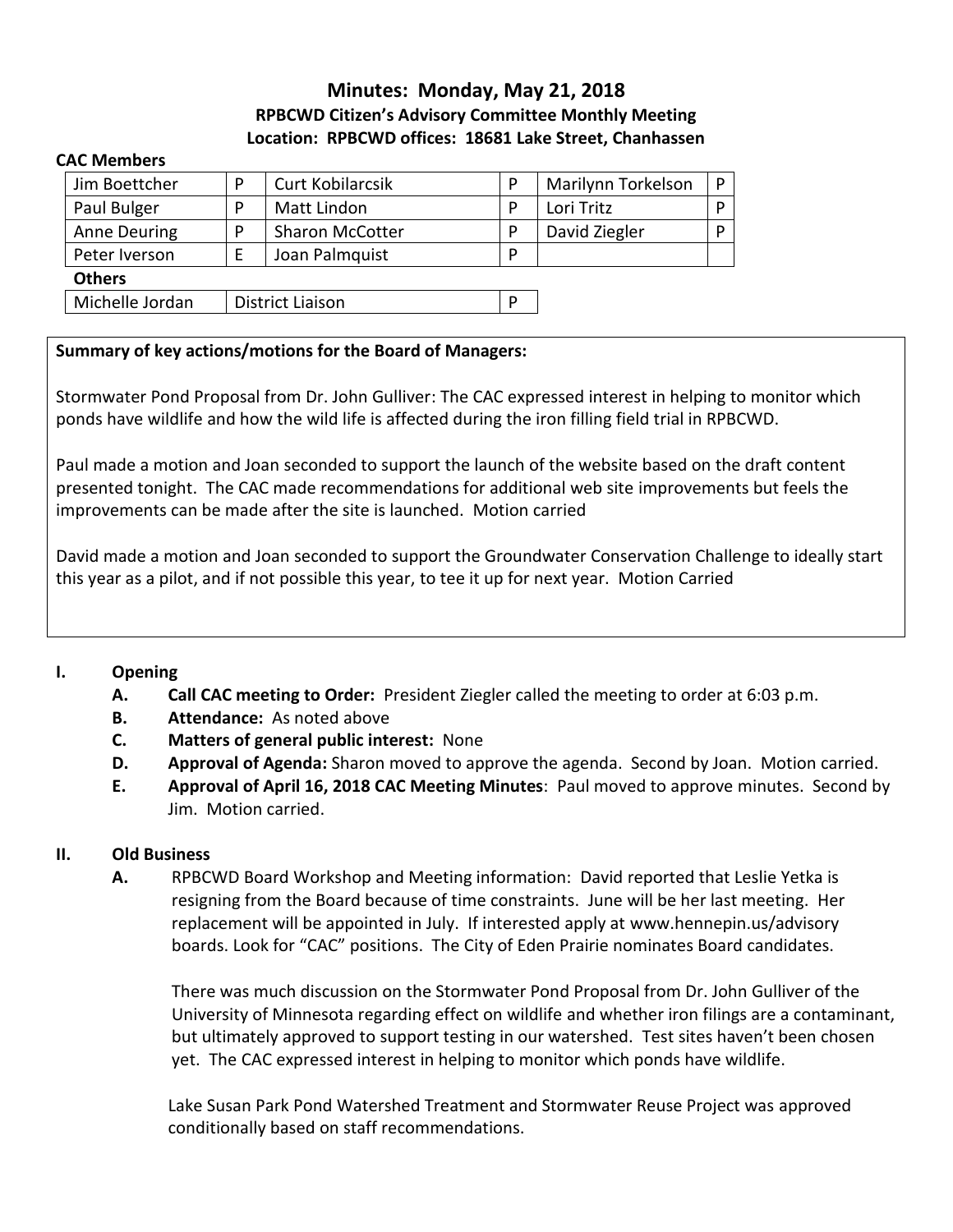A new car was approved to be used for wetland inventories, permit inspections, and education and outreach.

- B. Recommendations for Interface with other CAC groups: Sharon suggested some areas that we have to offer other CACs: fundamentals (bylaws, etc.), how we communicate with Board and Staff, how we balance action (subcommittees) with reaction. At least 3 other CACs have expressed interest. Sharon and David will continue to work on it.
- C. Website review and update: Michelle walked us through the most recent iteration of the newly revamped website. Kelly from HDR is our web person. The site is moving from Concrete 5 to Concrete 6 and staff has started populating the new site. Lori suggested a calendar link on the front page. Matt suggested adding layers to the map to make it explorable: water quality, projects by year, invasive species. Are ADA requirements being incorporated? They are easier to address now than later. Lori wondered if we will offer opportunities to engage, such as the ability to adopt-a-drain, or sign up to volunteer. As we develop programs we can add in the engagement. Matt mentioned an app that will track harmful algal blooms to alert people sooner than later.

There was discussion on how the website could help answer questions on permits, timing, design, etc. Right now many people who want to do the right thing are confounded by how to get started. Sharon raised the concern on behalf of Steve Barnes, a homeowner on Lake Lucy. Resource people are available, but avenues to them by the public are not clear. Ideas included connecting with previous cost share grantees, updating the "pamphlet" (Michelle passed around a copy), ask DNR to train us to give guidance, have a FAQ component with DNR supplying the FAQs, have a "Submit a question" component. Michelle expressed appreciation for the feedback. Paul made a motion and Joan seconded to support the launch of the website based on the draft content presented tonight. Motion carried.

#### **B. Updates from subcommittees as available**

Joan reported that Speakers Bureau presentation "Watershed 101" has been transcribed and is ready to go. It is 30 slides and about 45 minutes. We looked through it on the screen. Univ of MN is the source for old aerial photos to use with customized presentations. We may be given training on how to give presentations. Michelle will review the transcribed notes this week.

Sharon met with Chanhassen Environmental Commission. They have chosen to sponsor the fall clean up. There will be three opportunities to promote it: July 3 will be a tabling event at City, July 21 Splash Bash, and August 15 free day for Chanhassen at the U of M Arboretum. We recommended getting the RPBCWD logo on all advertising.

Silver Lake Association (Dorothy Pederson's) wants to do adopt a drain for the 210 drains in the subdivision. Deirdre Coleman (freshwater.org) built a website that anyone can use which, will roll into metro adopt a drain when it goes live during the state fair. The SLA also wants to stencil the drains. A paint source has been determined. Next the proposal will go to the City of Shorewood. Chanhassen will support stenciling if they can see and approve the design. Sharon will continue work with the SLA providing them contact information and specifics on the stenciling and adopt-a-drain programs. The group would like to launch both adopt a drain and stenciling for at least the 30 drains closest to the lake, this Spring.

Silt Sock Solution or 24/7 Storm Drain Protection: Anne talked to Tom Dietrich, the water resource manager from the City of Minnetonka about the EZ-Flo mats and silt socks. He is interested in pursuing a pilot project and will be reaching out to the watersheds in the city.